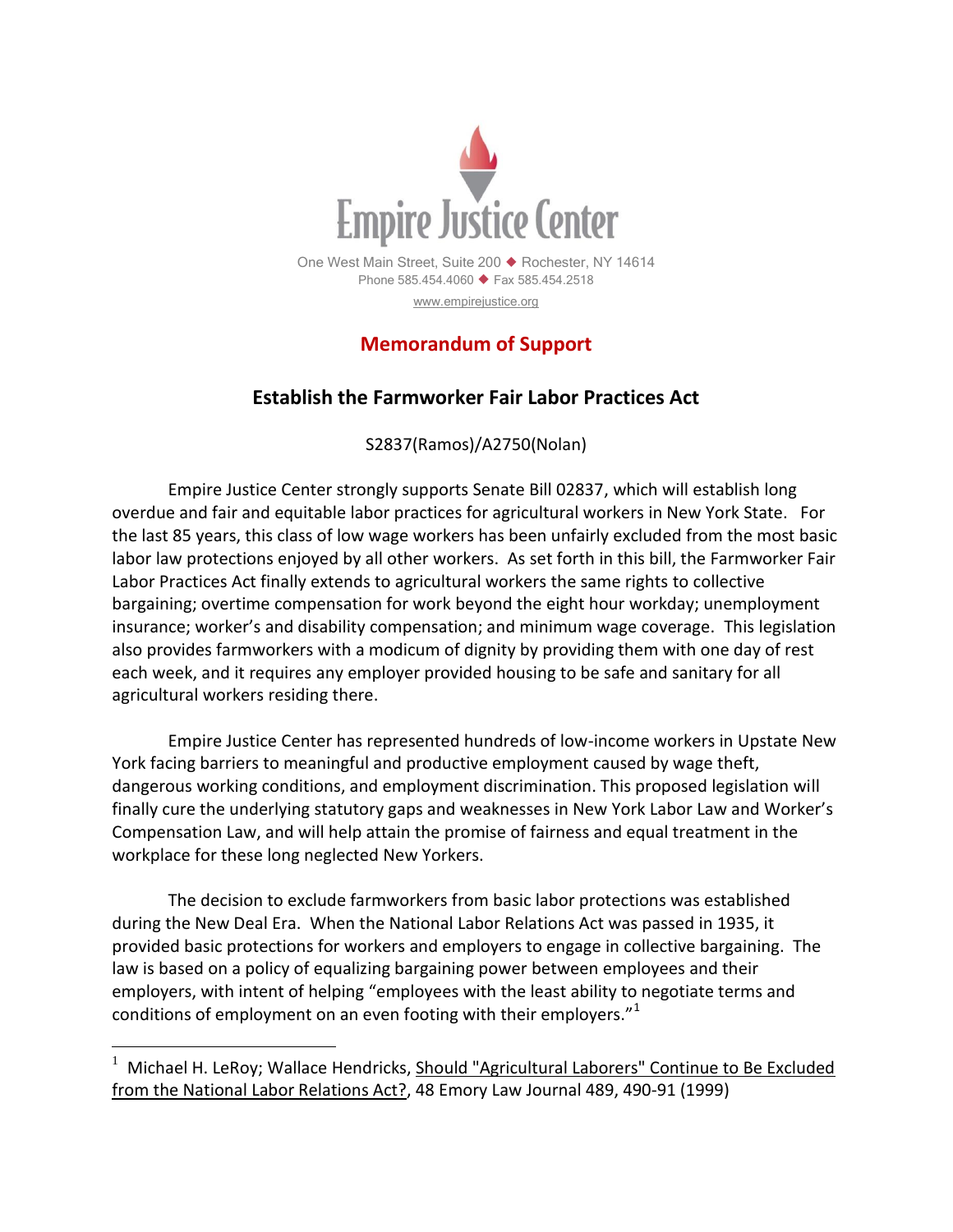Farmworkers were "shamefully exploited during this time," but they were excluded from NLRA protections. This exclusion was not the product of a deliberate policy, but congressional focus on industrial employment.<sup>2</sup> In 1940, New York enacted the State Employment Relations Act, Labor Law (SERA), §700 et. seq. SERA was modeled after the NLRA, $^3$ and as a result, state law also excluded farmworkers from these labor protections. Section 2 of the Farmworker Fair Labor Practices Act finally repairs this oversight by permitting farmworkers in New York the ability to engage in the same collective bargaining rights that virtually all others have enjoyed for the last 85 years. As stated by President Roosevelt when he signing the NLRA, it is "an act of both common justice and economic advance."<sup>4</sup>

Another New Deal reform, the Fair Labor Standards Act (FLSA) of 1938, abolished child labor, guaranteed most workers a minimum wage for each hour worked, and provided overtime pay for those who worked more than 40 hours in a workweek. FLSA was a product of legislative compromise and in exchange for their support, southern congressman obtained concessions "that preserved the social and racial plantation system in the South," by excluding sharecroppers and farmworkers from all FLSA protections.<sup>5</sup>

Gradually and over time, some forms of this discrimination have been purged. Under federal law, farmworkers finally became eligible for minimum wages in 1966, and they are now covered by state law minimum wage requirements. But since 1938, farmworkers have been statutorily ineligible for overtime wages- regardless of the total number of hours they actually worked. Similarly, federal law still permits children under 17 to be paid sub-minimum wages when employed harvesting crops.<sup>6</sup>

Section 8 of the Farmworker Fair Labor Practices Act finally rectifies one of these pernicious vestiges of discrimination by requiring employers to pay overtime wages to farmworkers *on the same basis as earned by all other employees in New York-* one and one half times the regular rate of pay for all hours worked over 40 in the workweek. Section 17 effectively prohibits paying sub-minimum wages to underage farmworkers. This provision will help safeguard minimum wage standards by requiring non-hourly rates and piece rates to be equivalent to the New York minimum hourly pay rate.

 $^2$  <u>Id</u>.

 $3\overline{A}$  Association of Plumbing and Heating Contractors of Greater New York v. Merten, 173 Misc. 448 (Mun. Ct. 1940), *judgment aff'd*, 261 A.D. 543 (1st Dep't 1941), *judgment aff*'*d*, 288 N.Y. 555(1942).

<sup>&</sup>lt;sup>4</sup> See: [https://www.presidency.ucsb.edu/documents/statement-signing-the-national-labor](https://www.presidency.ucsb.edu/documents/statement-signing-the-national-labor-relations-act)[relations-act](https://www.presidency.ucsb.edu/documents/statement-signing-the-national-labor-relations-act)

<sup>5</sup> Marc Linder, Farmworkers and the Fair Labor Standards Act: Racial Discrimination in the New Deal, 65 Texas Law Review 1335, 1336 (1987)

<sup>6</sup> 29 U.S.C. § 213(a)(6). New York Labor Law permits children as young as 12 to hand harvest fruits, berries, and vegetables up to 4 hours per day during non-school hours. See: [https://www.dol.gov/whd/state/agriemp2.htm#NewYork](https://www.dol.gov/whd/state/agriemp2.htm%23NewYork)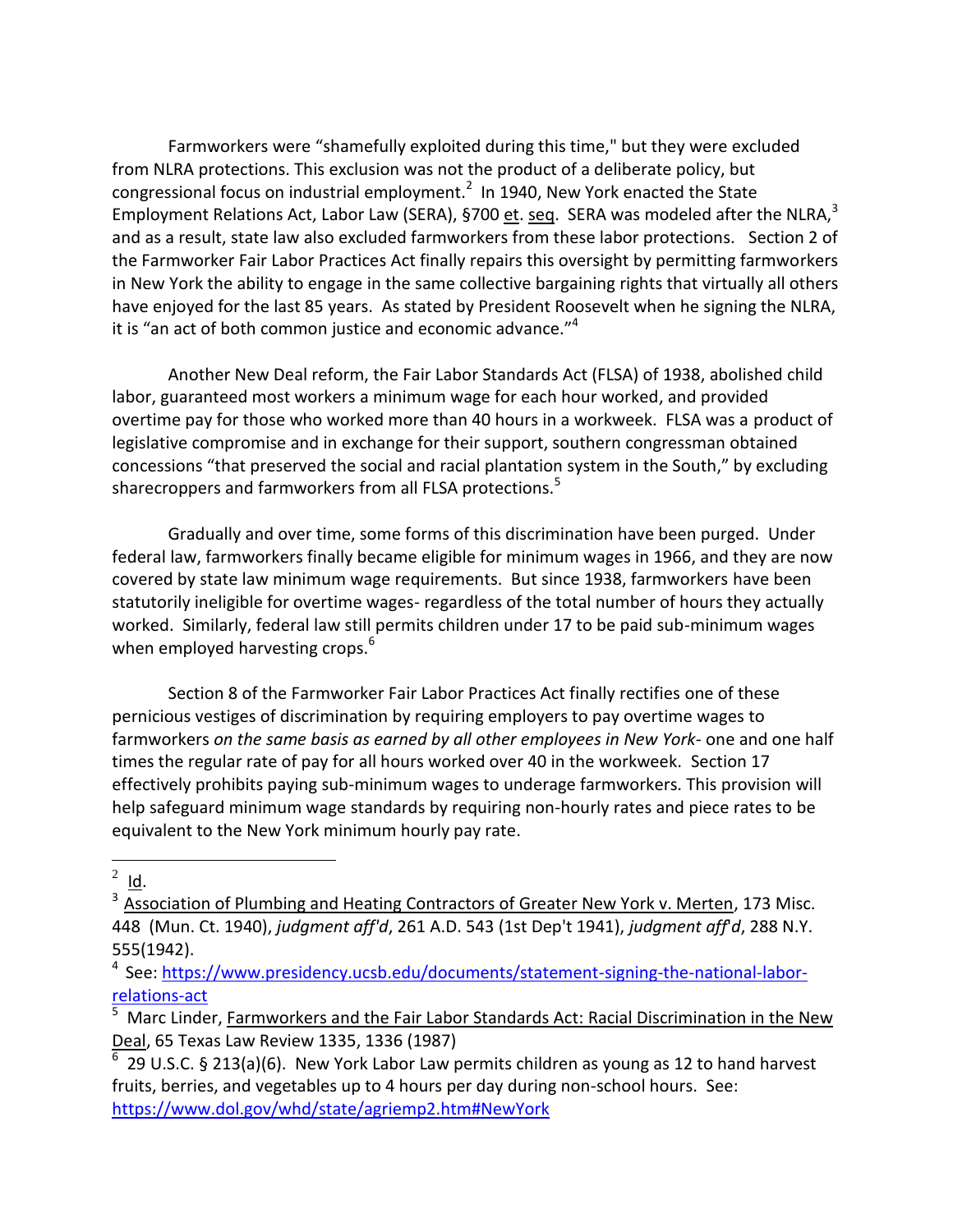Equally important, this proposed statute closes discriminatory gaps in traditional safety net laws by permitting eligible farmworkers to receive unemployment insurance under the same terms as other unemployed workers. (Sections 8 & 9). This legislation will require all agricultural employers to provide worker's compensation and includes important protections against retaliation. The proposed law establishes the same eligibility conditions for farmworkers that all other injured workers must meet to receive benefits. (Sections 11-14).

New York State disability benefits insurance provides temporary cash benefits paid to an eligible wage earner to replace, in part, wages lost when he/she is disabled by an off-the-job illness or injury, and for disabilities arising from pregnancy. Under existing law, providing disability insurance to their agricultural employees is "optional "for employers. This proposed legislation would make agricultural workers equal to other New York State employees by requiring their employers to provide them with disability insurance. (Section 14).

Most significantly, this entire legislation will help promote and preserve the employment of critical domestic agricultural labor and lessen the agricultural industry's dependence on foreign labor. The H2A temporary agricultural worker program is a foreign labor certification program which permits agricultural employers to hire workers from other countries with temporary work permits to fill seasonal agricultural jobs.<sup>7</sup> There is no cap on the number of visas, and the program has tripled in size in the last 10 years to 240,000 foreign worker positions in 2018. $^8$  In New York, the number of H2A foreign workers has increased to almost 7,000 farmworkers, many employed in apple production.<sup>9</sup> The agricultural industry maintains that these foreign guestworkers are necessary because, as noted by the Pennsylvania Farm Bureau,

To most U.S. residents seeking employment, working in agriculture is not attractive. Jobs in agriculture are physically demanding, conducted in all seasons and are often transitory.<sup>10</sup>

In New York State, the estimated value of dairy products and milk is \$2.5 billion per year, and dairy and milk production account for almost nearly 26,000 jobs in New York State. $^{11}$ 

 $7$  H2A workers have extremely limited employment rights in the United States. They are restricted to working solely for their sponsoring agricultural employer; solely in a pre-specified geographic region; restricted to performing only agricultural labor; and must return to their country of origin upon expiration of their temporary visa.

<sup>&</sup>lt;sup>8</sup> Farmworker Justice Fund[: https://www.farmworkerjustice.org/sites/default/files](https://www.farmworkerjustice.org/sites/default/files) /resources/2019%20H-2A%20Factsheet\_0.pdf material

<sup>9</sup> Center for Immigration Studies: Unlimited Cheap Farm Labor : Evaluating H2A Disclosure Data <https://cis.org/Report/Unlimited-Cheap-Farm-Labor-Evaluating-H2A-Disclosure-Data>

<sup>10</sup> Pennsylvania Farm Bureau: [https://www.pfb.com/policy-pfb/issues/1691-agricultural-labor](https://www.pfb.com/policy-pfb/issues/1691-agricultural-labor-reform)[reform](https://www.pfb.com/policy-pfb/issues/1691-agricultural-labor-reform)